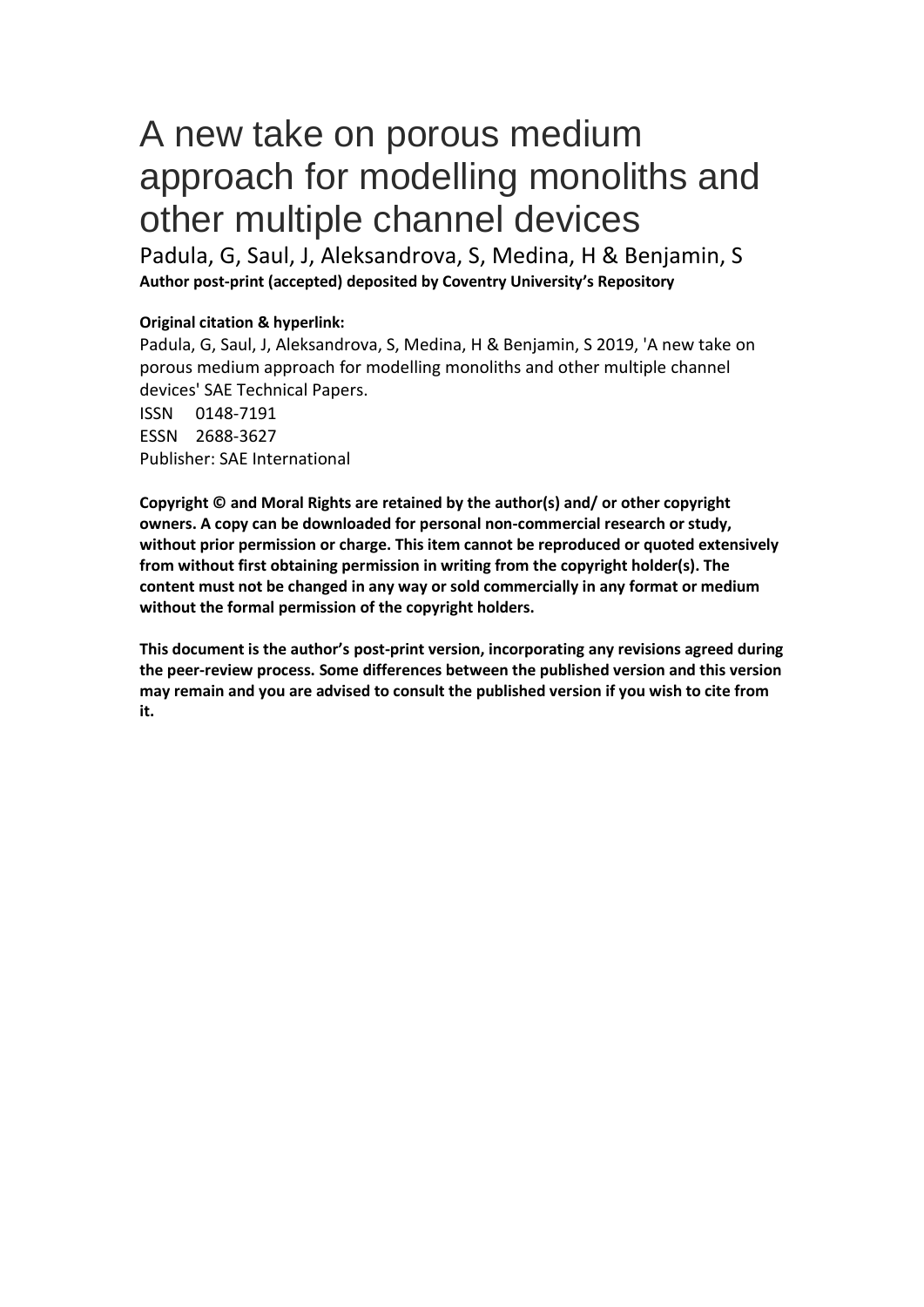# **A new take on porous medium approach for modelling monoliths and other multiple channel devices**

## **Author, co-author (Do NOT enter this information. It will be pulled from participant tab in MyTechZone)**

Affiliation (Do NOT enter this information. It will be pulled from participant tab in MyTechZone)

## **Abstract**

The porous medium approach is widely used to represent highresistance devices, such as catalysts, filters or heat exchangers. Because of its computational efficiency, it is invaluable when flow losses need to be predicted on a system level. A drawback of using the porous medium approach is the loss of detailed information downstream of the device. Correct evaluation of the turbulence downstream affects the calculation of the related properties, e.g. heat and mass transfer.

The approach proposed in the current study is based on a modified distribution of the resistance across the porous medium, which allows to account for the single jets developing in the small channels, showing an improved prediction of the turbulence at the exit of the device, while keeping the low computational demand of the porous medium approach.

The benefits and limitations of the current approach are discussed and presented by comparing the results with different numerical approaches and experiments. The flexibility of the proposed approach in terms of describing the device geometry is demonstrated via an optimisation study where the size of the monolith channels is modified to obtain a more uniform distribution of the flow.

The approach is applied to a monolith commonly used in automotive exhaust after-treatment systems, but can be generalized to other high resistance devices with multiple channels.

# **Introduction**

The numerical studies of devices with high resistance, such as heat exchangers and automotive catalysts, are commonly performed by modelling the channels and tubes as a distributed resistance, in analogy with the flow model of a porous medium [\[1\].](#page-8-0) Including detailed geometry of such devices is, indeed, impractical because of the high computational requirements, since multiple scales need to be modelled, from the molecular scale to the converter scale [\[2\]](#page-8-1). On the other hand, accurate prediction of turbulence inside and downstream of the porous medium is crucial to determining correlated properties, such as heat transfer and flow diffusion [\[3\]](#page-8-2).

Numerical models are widely used to design the components and optimise parameters of the after-treatment systems in industry [\[4\]](#page-8-3). Since the after-treatment system often consists of multiple devices used in series, it is crucial to correctly predict the flow both upstream and downstream of each device.

The use of a distributed resistance approach to model this class of devices allows to significantly reduce the computational time requirements, while providing sufficient information about the mean flow and pressure distribution. Several studies have shown a good prediction of the downstream velocity distribution [\[5,](#page-8-4) [6\]](#page-9-0).

In order to define the porous medium resistance coefficients, experimental data or semi-empirical laws developed for single channels [\[7\]](#page-9-1) are commonly applied to 2D or 3D models [\[8,](#page-9-2) [9\]](#page-9-3). A good agreement with the experimental results can be achieved, with an acceptable accuracy, especially during the design phase.

The key limitation of the porous medium approach is the prediction of the turbulence downstream the device. In the case of a monolith used in automotive applications, for example, the single jets exiting the channels can be unstable and generate turbulent structures [\[10\]](#page-9-4). Flow transition from a laminar to turbulent regime has been observed inside packed beds, with a direct impact on the prediction of the heat transfer properties [\[11\]](#page-9-5). Modelling full scale geometry, including individual channels, has been tested for 2D models [\[6,](#page-9-0) [9\]](#page-9-6), but can be prohibitive in terms of computational requirements for a 3D case.

To address the problem of turbulence damping by the porous medium models, modified RANS models have been introduced to account for different scales of the flow inside a porous medium [\[12\]](#page-9-7). In another study, the use of artificially generated turbulence downstream has been proposed [\[10\]](#page-9-4). Such approaches increase the computational cost of the simulation when compared to a porous medium model, limiting the applicability of the model to more general configurations and devices.

The approach suggested in the current study is based on a modified function for the resistance across the porous medium, based on the geometry of the system adopted. It offers flexibility in terms of geometry description and better prediction of the flow properties downstream, while keeping the computational cost low.

In order to demonstrate how the porous medium approach can be used for geometry optimisation, an algorithm to optimise the flow distribution in the device has been tested and is proposed in the last section of the paper. The size of the channels is modified in order to achieve a uniform velocity distribution exiting the monolith, with a consequent reduction of the pressure losses.

Ability to modify the porous medium geometry easily can be useful when designing multi-channel devices. The application of 3D printing technology to the production of catalysts and filters is a promising technique that allows to vary the dimensions of the channels [\[13,](#page-9-8) [14\]](#page-9-9), previously obtained by extrusion [\[15\]](#page-9-10). This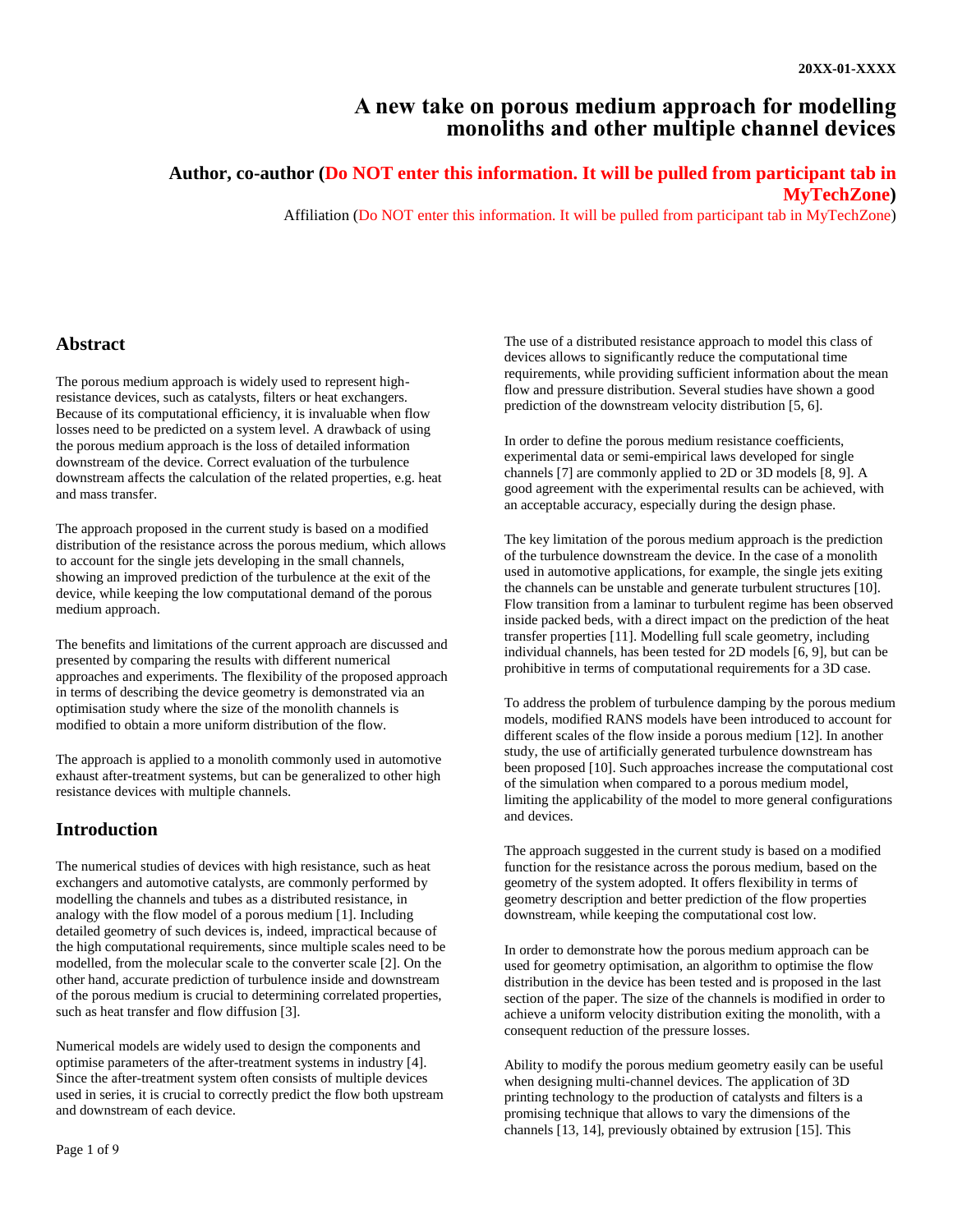technology, when mature, will allow to create customised geometry devices with channel size design based on the distribution of the flow entering the device, allowing the production of optimized monoliths with high uniformity indices.

# **Methodology**

A two-dimensional geometry with a diffuser upstream of a catalyst monolith has been adopted for the current study, for both experimental and numerical activities [\(Figure 1\)](#page-2-0). This geometry has been previously used in the experimental and numerical study of Porter et al. [\[6\]](#page-9-0), therefore a good database is available for comparison. The domain consists of three regions, namely the diffuser (1), the monolith (2) and the outlet sleeve (3). Note that due to symmetry only half of the geometry is considered in the simulations, with  $y = 0$  being the symmetry plane.



<span id="page-2-0"></span>Figure 1. Schematic representation of the domain: diffuser region (1), monolith (2) and outlet sleeve (3). Dimensions in mm. Only top half of the geometry is shown.

## **Experiments**

The measurements used to validate the current model have been published in the study by Porter et al. [\[6\]](#page-9-0).

A "planar" diffuser was attached to a catalyst monolith with square channels with channel hydraulic diameter of 1.12 mm and cell density of 62 cells/cm<sup>2</sup> . Two monolith lengths have been used  $(L_1 = 27$  mm and  $L_2 = 100$  mm) with different inlet mass flow rates, resulting in Reynolds numbers from Re=22000 to Re=60000 based on the inlet hydraulic diameter of the geometry (38.4 mm) and a mean velocity at the inlet pipe (about 9 m/s and 24.5 m/s, respectively). The velocity at a cross-section 30 mm downstream the monolith (section A-A in [Figure 1\)](#page-2-0) has been sampled using a single hot-wire probe normal to the section. It was established that the flow was nearly two-dimensional (z-independent) away from the side walls of the diffuser. Further details of the experiments can be found in [\[6\]](#page-9-0).

In order to determine the resistance coefficients needed for modelling the porous medium section of the monolith, pressure losses in the monolith in a uniform axial flow have been measured in separate experiments, also described in [\[6\]](#page-9-0).

## **Numerical approach**

A 2D numerical model has been implemented in StarCCM+ v.12, using the RANS v2f approach to model turbulence. The domain has been discretised using hexahedral cells combined with prism cell layers at the wall boundaries. A structured mesh is therefore used throughout the entire domain.

The monolith region has been treated as a porous medium. A condensed monolith approach, discussed in the following section, has been used to reduce the number of computational cells required by the numerical simulation.

A mesh independence study has been carried out for the highest Reynolds number considered (Re=60000), monitoring some parameters of interest, such as pressure drop and outlet velocity. The maximum difference in pressure drop prediction and maximum velocity at the outlet between the selected mesh and the most refined mesh has been calculated to be less than 1%, while the computational time was about 30% higher.

## **Monolith model**

The monolith consists of multiple channels with small hydraulic diameters. Modelling individual channels is very computationally expensive, as thin boundary layers have to be resolved in each channel. Therefore, various alternative approaches have been developed [6]. The "classical" porous medium approach [\[5\]](#page-8-4) does not distinguish between individual channels and uses a single porous medium region instead. In this approach, resistance coefficients in the axial direction are used to represent losses experienced by the flow in the axial direction due to friction losses in the channels. Resistance coefficients in other two directions are set to very high values to ensure that the flow inside the monolith region is unidirectional. Since in this case the velocity inside the monolith region does not change with the axial coordinate, it is possible to "condense" the monolith in the axial direction and adjust the resistance coefficients correspondingly so that the total flow losses in the axial direction remain the same. This approach, called "condensed monolith approach", is described in detail in [6].

Here, the monolith has been modelled as a porous medium, using the "condensed" monolith approach in order to reduce mesh size and computational time. A comparison between the full domain and the one used with the condensed monolith approach is shown in [Figure 2.](#page-2-1) The whole porous medium region length, for both  $L_1 = 27$  mm and  $L_2$  $= 100$  mm, is reduced to 2 mm in the condensed monolith case. The prescribed pressure drop has been scaled by the length factor, as explained in the next section. As a consequence, the number of cells used to discretize the porous medium region is reduced. As an indication, for the case of the 27 mm length, about 200000 cells are required to model all the channels [\[6\]](#page-9-0), while with the condensed porous medium approach used in the current study, only 48850 cells are used.



<span id="page-2-1"></span>

Two different models for the pressure drop prediction have been compared. The first one is based on the expression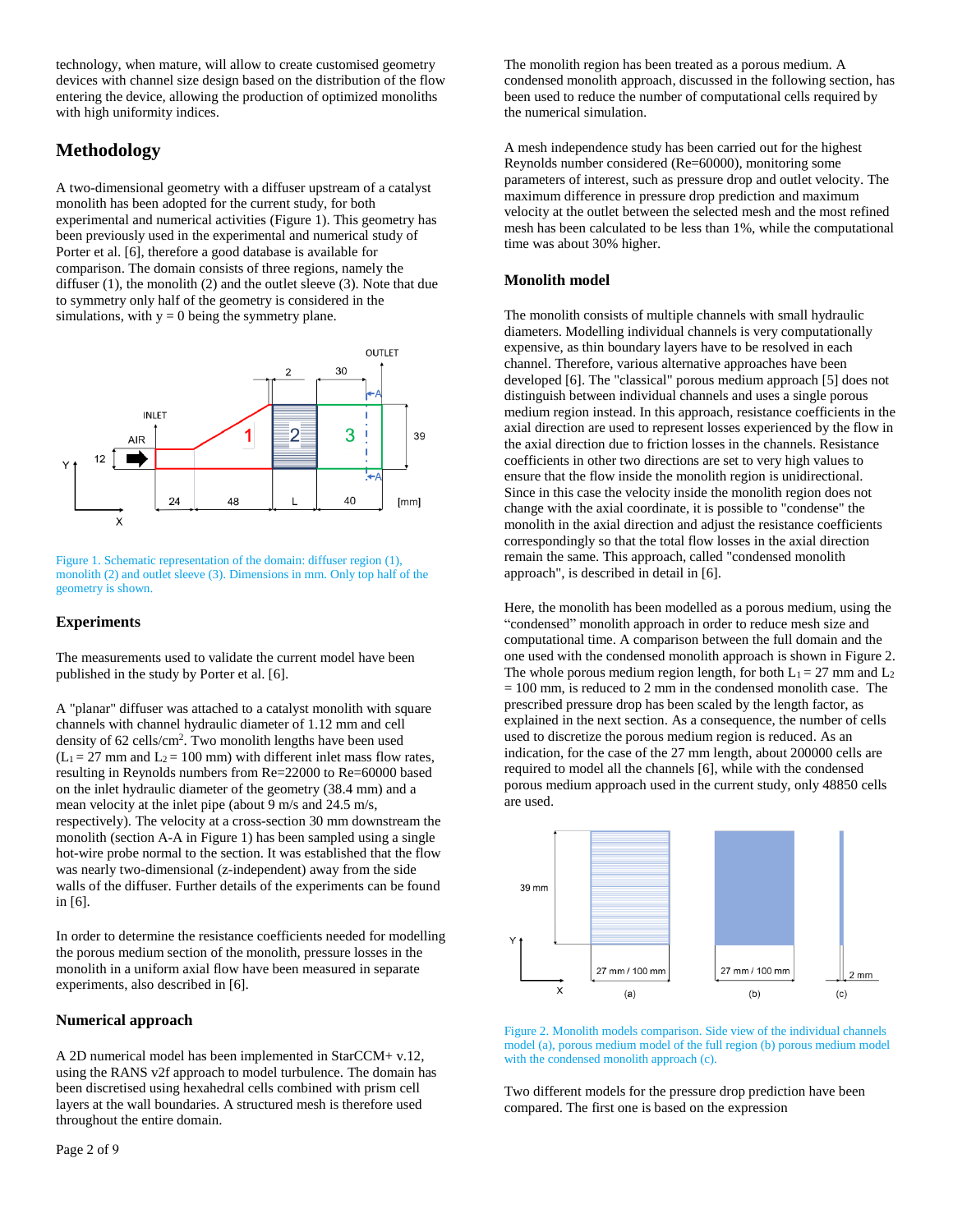∆p/L=αu+βu|u|,

(1)

(3)

<span id="page-3-0"></span>where  $\Delta p$  is the pressure drop, L is the length of the monolith, u is the axial velocity at the monolith entrance,  $\alpha$  is the viscous resistance coefficient and β is the inertial resistance coefficient, determined experimentally.

A more general prediction for the pressure drop, commonly adopted in automotive applications [\[8\]](#page-9-2), is the correlation proposed by Shah [\[7\]](#page-9-1) describing pressure losses in a channel with developing laminar flow:

$$
\Delta p^* = \frac{\Delta p}{\rho u^2 / 2} = (f_{app} Re)(4x^+).
$$
\n(2)

<span id="page-3-1"></span>In the above, the non-dimensional pressure drop  $\Delta p^*$  is calculated as a function of the apparent Fanning friction factor  $f_{app}$ , the Reynolds number Re based on the hydraulic diameter of the channel and the mean axial velocity in the duct, and the non-dimensional axial coordinate based on the channel hydraulic diameter  $H_d$  as reference length:

$$
x^+ = x/(H_d Re).
$$

The semi-empirical expression for the  $f_{app}$ Re proposed by Shah is

$$
f_{app}Re = \frac{3.44}{\sqrt{x^+}} + \frac{(fRe) + \frac{K(\infty)}{4x^+} - 3.44/\sqrt{x^+}}{1 + C(x^+)^{-2}}
$$
(4)

In this study, the constant values derived for a square channel have been used, namely: fanning friction factor fRe = 14.227, incremental pressure drop number  $K(\infty) = 1.43$  and constant C=0.00029.

#### **Shape function**

In the classic porous medium formulation, the axial resistance in the monolith depends only on the local superficial velocity as described by equation [\(1\)](#page-3-0) or [\(2\)](#page-3-1) or a similar expression. High resistance coefficients are used in the other directions to ensure that the flow is unidirectional. This causes flow redistribution upstream of the monolith, and usually results in flattening of the overall profile. However, the information about flow split between individual channels is lost.

The approach proposed in the current study, referred in the next sections as "modified approach", prescribes a variable resistance across the monolith based not only on the flow velocity, but also on the channel geometry. A function describing the geometrical parameters of the monolith is introduced to scale the porous medium resistance, based on the hydraulic diameter  $H_d$  and the width of the monolith walls w, as shown in [Figure 3.](#page-3-2)



<span id="page-3-2"></span>Figure 3. Schematic representation of a section of the monolith channels. Cross section (a), side view (b).

A custom field function called "Shape Function" (SF), has been created in the CFD software StarCCM+ to replicate the geometry of the monolith, with values set to 1 inside the channel walls, and zero elsewhere. The shape function is then used to modify the resistance coefficients of the porous medium, adding high resistance inside the walls.

Since Eq[. \(1\)](#page-3-0) is based on the superficial velocity, and in the new formulation the actual mean channel velocity is used, the resistance coefficients for the porous region are scaled by the nominal Open Frontal Area of the monolith (OFA), as well as the length ratio to accommodate the fact that the monolith is "condensed" length-wise. For example, the viscous resistance coefficient  $\alpha$  in equation [\(1\),](#page-3-0) becomes  $\alpha_{mod}$ 

$$
\alpha_{\text{mod}} = \alpha_{\text{exp}} \cdot \text{OFA} \cdot \frac{L_{\text{exp}}}{L_{\text{sim}}} + \text{SF} \cdot 10^6.
$$

(5)

<span id="page-3-3"></span>Here,  $\alpha_{exp}$  is the viscous resistance coefficient determined from experiments, OFA = 0.8819 is the open frontal area factor of the monolith used in the current study, the factor  $\frac{L_{\text{exp}}}{L_{\text{sim}}}$  accounts for the condensed monolith approach, scaling the experimental length of the monolith  $(L_{exp})$  by the length of the porous region of the numerical model L<sub>sim</sub>.

The coefficients calculated from the pressure drop formulation [\(1\)](#page-3-0) or [\(5\)](#page-3-3) are then used to prescribe the inertial and viscous resistance in the porous region. The corresponding porous resistance tensor is calculated and added as a sink in the momentum equation [\[16\]](#page-9-11).

One of the advantages of the proposed model is the flexibility of the "Shape Function". The geometry of the device can, indeed be easily modified by adjusting the function, without modifying the domain in the simulation process. This can be used for more complex cases, for example an asymmetrical configuration with soot and ash deposits considered [\[17\]](#page-9-12).

## **Optimization function**

The flow maldistribution upstream monoliths [\[18,](#page-9-13) [19\]](#page-9-6) and heat exchangers [\[20\]](#page-9-14) can significantly alter their performance. In order to optimize the velocity distribution inside the monolith channels, a simple algorithm is proposed that resizes the channel hydraulic diameter depending on the velocity entering it.

A first solution for the flow distribution is obtained imposing a constant channel diameter. The mean velocity for each channel is calculated and compared with the overall mean velocity at the monolith exit. The ratio between the mean velocity in the channel and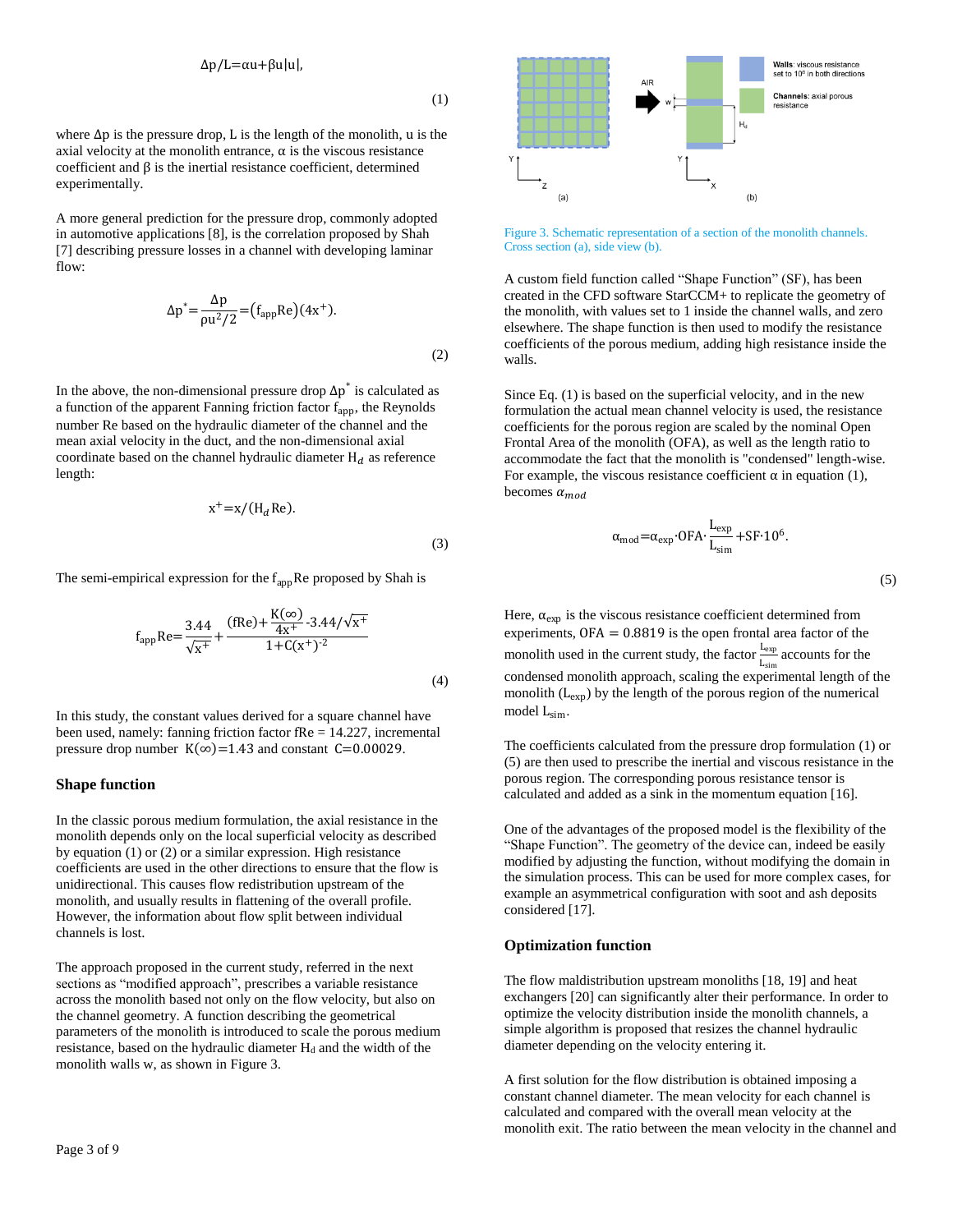the overall mean velocity is the parameter used to determine if the channel diameter should be increased or decreased. A limit on the growth of the channel between each optimization step is set to 10%. The new solution is then calculated with the modified channel size distribution, until the uniform flow across all the channels is achieved.

The optimisation macro has been written in Java, in order to be integrated with StarCCM+, but can be extended to other applications and geometries and adapted to other CFD packages.

## **Results**

To assess performance of the approach based on the shape function, the results are first compared with the "classic" porous medium approach based on Eq[. \(1\)](#page-3-0) with the viscous and the inertial resistance coefficients determined from the experiments as reported i[n Table 1.](#page-4-0)

<span id="page-4-0"></span>Table 1. Viscous and inertial resistance coefficients for the porous medium

| determined experimentally.              |                                                                                 |                                                                                |  |  |  |
|-----------------------------------------|---------------------------------------------------------------------------------|--------------------------------------------------------------------------------|--|--|--|
| Monolith length<br>$\lceil$ mm $\rceil$ | Viscous resistance<br>coefficient $(\alpha)$<br>$\left[\mathrm{kg/m^3s}\right]$ | Inertial resistance<br>coefficient $(\beta)$<br>$\left[\mathrm{kg/m^4}\right]$ |  |  |  |
| 27                                      | 734.48                                                                          | 14.053                                                                         |  |  |  |
| 100                                     | 259.5                                                                           | 19.806                                                                         |  |  |  |

The velocity profile downstream of the monolith is often used for assessment of monolith performance. Upstream of the monolith the flow features a velocity peak near the axis because flow separates on entry to the diffuser forming a central jet [\(Figure 4\)](#page-4-1). As the jet approaches the monolith it spreads, diverting flow towards the side wall where it then either enters the monolith, thus causing the secondary peak shown in [Figure 4,](#page-4-1) or it recirculates within the diffuser. Comparison of the normalised velocities at the outlet section for the inlet Reynolds number of 22000 and the monolith length of 27 mm [\(Figure 4\)](#page-4-1) shows a good agreement between the two approaches.

The velocity is normalised by the mean outlet velocity from the simulations, equal to 2.72 m/s for  $Re = 22000$  and 7.41 m/s for  $Re =$ 60000.



<span id="page-4-1"></span>Figure 4. Non-dimensional velocity at the outlet section, classic approach (red line) and modified approach (blue line). Monolith length 27 mm, Re=22000.

With the modified porous medium approach, the jets exiting the channels are clearly visible downstream the monolith section [\(Figure](#page-4-2)  [5b](#page-4-2)), while with the classic porous medium approach the jets are not captured by the simulation [\(Figure 5a](#page-4-2)).

Similar considerations can be made for the higher mass flow rate case, [Figure 6](#page-4-3) an[d Figure 7.](#page-4-4) A good agreement between the two approaches in the prediction of the downstream velocity is achieved.



<span id="page-4-2"></span>Figure 5. Axial velocity contours downstream the monolith. Classic approach on the left (a), modified approach on the right (b). Re =22000, monolith length 27 mm.

It can be seen fro[m Figure 6](#page-4-3) and [Figure 7](#page-4-4) that the jets exiting the monolith are not completely mixed downstream of the monolith section. This is one of the known limitations of the RANS modelling approach used, but the velocity oscillations observed in the outlet velocity are within 4% of the maximum velocity. This will be further investigated in future studies.



<span id="page-4-3"></span>Figure 6. Non-dimensional velocity at the outlet section, classic approach (red line) and modified approach (blue line). Monolith length 27 mm, Re=60000.



<span id="page-4-4"></span>

The pressure loss across the monolith is higher with the use of the shape function, with an increase in pressure drop between 6% and 14% for the higher and lower inlet Reynolds number considered.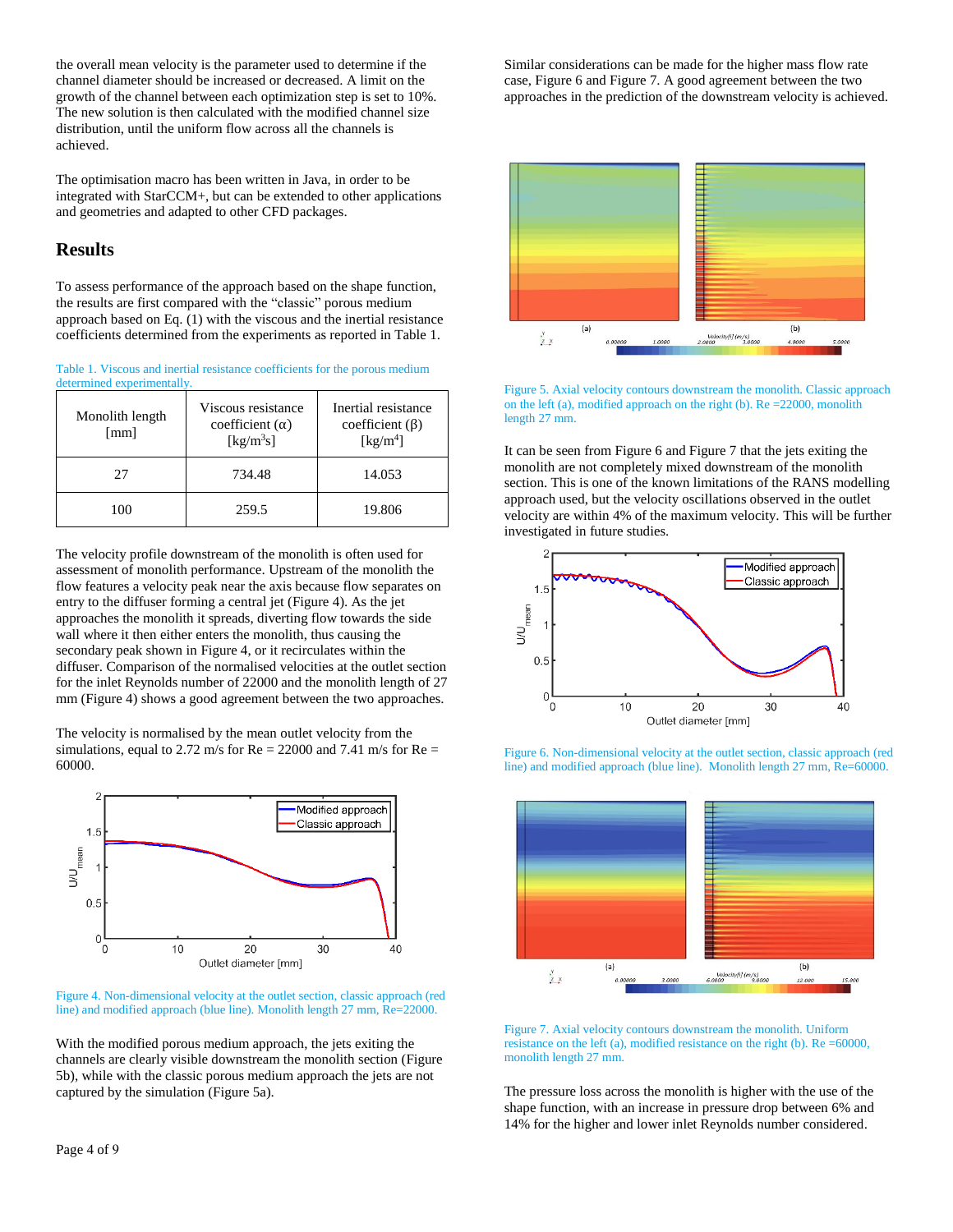Unfortunately, no experimental measurements were available for comparison, so it is difficult to judge which model performed better.

Similar results have been obtained for the monolith of 100 mm length. The velocity profiles at the outlet section for the inlet  $Re =$ 22000 are shown in [Figure 8,](#page-5-0) while the ones for the inlet  $Re = 60000$ are shown in [Figure 9.](#page-5-1)

Here, the pressure drop is also higher for the case with modified resistance: a 7% increase with the higher mass flow rate and a 12% increase with the lower mass flow rate.



<span id="page-5-0"></span>Figure 8 Non-dimensional velocity at the outlet section, classic approach (red line) and modified approach (blue line). Monolith length 100 mm, Re = 22000.



<span id="page-5-1"></span>Figure 9. Non-dimensional velocity at the outlet section, classic approach (red line) and modified approach (blue line). Monolith length 100 mm, Re = 60000.

## **Prediction of downstream turbulence**

One of the main aims of the current study was to assess the limitations of the classic porous medium approach in predicting turbulence properties downstream the monolith. The turbulence intensity  $(T_i)$  30 mm downstream of the monolith was defined as

$$
T_i = \frac{u'}{\overline{U}}
$$

where u' is the velocity fluctuation and  $\overline{U}$  is the mean velocity at the section. The velocity fluctuation u' has been computed as

> $u = \frac{2}{2}$  $\frac{1}{3}$ k

where k is the turbulent kinetic energy.



<span id="page-5-2"></span>Figure 10. Turbulence intensity downstream the monolith. Classic approach (red line), modified approach (green line), Channel's model [\[6\]](#page-9-0) (blue line), experiments (black dots). Inlet  $Re = 60000$ , monolith length = 27 mm.

The proposed model shows a good agreement with the measured turbulence intensity near the axis of the diffuser [\(Figure 10\)](#page-5-2). Further comparison has been made with the individual channel model by Porter et al. [\[6\]](#page-9-0). A similar trend in the distribution of the turbulence intensity can be seen for the proposed approach and the individual channel model [\(Figure 10\)](#page-5-2). The classic porous medium approach results in under-estimation of the turbulence intensity near the diffuser axis, but seems to better capture the turbulence redistribution near the wall, due to the increased shear stress in that region.

This aspect is hardly surprising, since, as previously mentioned, different length scales are involved in the flow exiting the monolith and the turbulence model used for the simulation is a RANS eddy viscosity model [\[21\]](#page-9-15).



<span id="page-5-3"></span>Figure 11. Turbulence length scale downstream the monolith comparison. Classic approach (red line) – left axis, modified approach (green line) and individual channel model [\[6\]](#page-9-0) (blue line) – right axis.

This is confirmed by analysis of the turbulence length scale  $l_T$ extracted from the numerical model as

(7)

(6)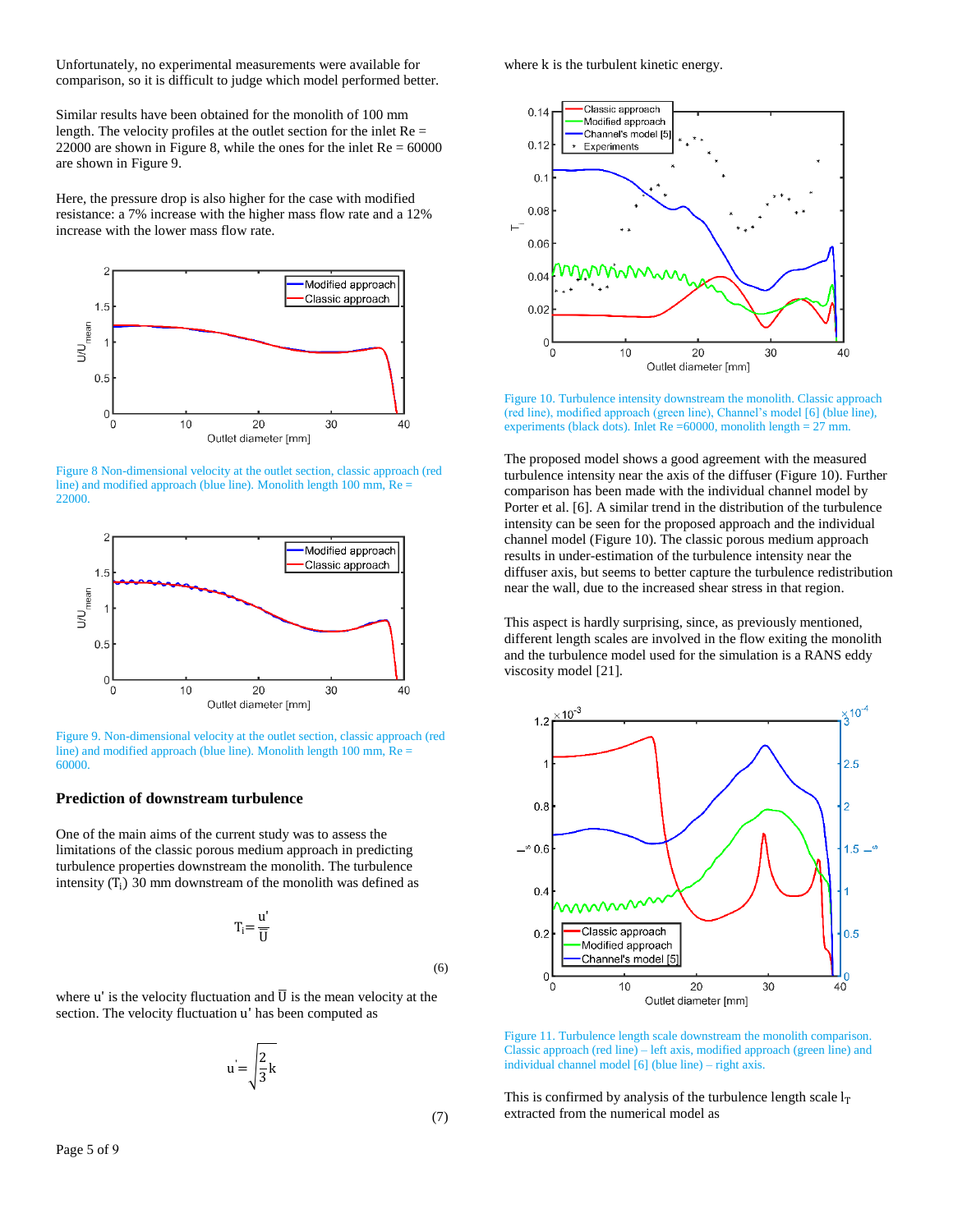$$
l_T = C_\mu \frac{k^{\frac{3}{2}}}{\epsilon},
$$
\n(8)

in which  $C_{\mu}$ =0.09 is one of the model's constants, k is the turbulent kinetic energy and  $\varepsilon$  is the turbulent dissipation. The results presented i[n Figure 11](#page-5-3) clearly show that with the classic porous medium approach (red line) the modelled length scale is at least one order of magnitude higher than that predicted by the individual channel model (blue) or the modified resistance model (green). This confirms that with a classical porous medium approach model, only the macroscopic changes of the flow structures can be modelled, as confirmed by the good agreement with the first order properties, such as velocity [\(Figure 12\)](#page-6-0) and pressure.



<span id="page-6-0"></span>Figure 12. Outlet velocity comparison. Classic approach (red line), modified approach (green line), Channel's model [\[6\]](#page-9-0) (blue line), experiments (black dots). Inlet  $Re = 60000$ , monolith length = 27 mm.

#### **Resistance based on Shah's correlation**

Experimental pressure drop measurements are widely accepted as more suitable for determining porous and viscous resistance coefficients, because of uncertainties in channel hydraulic diameter values, and extra losses associated with the flow through a monolith (for example, contraction/expansion losses). However, these need to be repeated if monolith properties (e.g. length or hydraulic diameter) are changed.

In order to study the effect of changing monolith geometry, we first assess the performance of the Shah's correlation [\(2\).](#page-3-1) The comparison with the experimental measurements obtained using uniform flow upstream the monolith is shown in [Figure 13](#page-6-1) and [Figure 14.](#page-6-2) The pressure drop differences are summarised in [Table 2,](#page-7-0) comparing the difference between the experiments and Shah's correlation assuming that the velocity upstream the monolith is uniform and equal to the mean value at the monolith surface. The comparison between the results of the simulations is also reported for both cases, showing a similar trend. Although there is a considerable difference between the experiments and Shah's correlation, especially for lower mass flow rates, Shah's correlation is used in the next section to demonstrate the optimisation procedure. Any other improved correlation that links channel hydraulic diameter to the pressure loss can be used instead. Note also that the experimental data curve is obtained by fitting a limited number of measurement points, and therefore has limited accuracy, especially for lower mass flow rates.



<span id="page-6-1"></span>Figure 13. Comparison between the experimental pressure drop (blue line) and the pressure drop predicted with Shah's correlation (black line) for uniform flow at the monolith inlet. Mean velocity at the monolith surface for inlet Re=22000 (green cross), mean velocity at the monolith surface for inlet Re=60000 (red cross).



<span id="page-6-2"></span>Figure 14. Comparison between the experimental pressure drop (blue line) and the pressure drop predicted with Shah's correlation (black line) for uniform flow at the monolith inlet. Mean velocity at the monolith surface for inlet Re=22000 (green cross), mean velocity at the monolith surface for inlet Re=60000 (red cross).

To ensure that the difference between the experimental resistance coefficients and Shah's correlation does not considerably affect the simulation results, Shah's correlation [\(2\)](#page-3-1) has been used for prescribing resistance properties of the porous medium, combined with the shape function. The results for the monolith length of 27 mm are shown i[n Figure 15](#page-7-1) for the inlet Re = 22000 and i[n Figure 16](#page-7-2) for the inlet  $Re = 60000$ , while the ones for the longer monolith length of 100 mm are shown in [Figure 17](#page-7-3) for the inlet Re = 22000 and in [Figure 18](#page-7-4) for the inlet  $Re = 60000$ .

The agreement between the outlet velocity profiles has been achieved in all the cases, with the error within 3%. This justifies using the empirical correlation (2) for cases where experimental data is unavailable, such as the optimisation study presented below.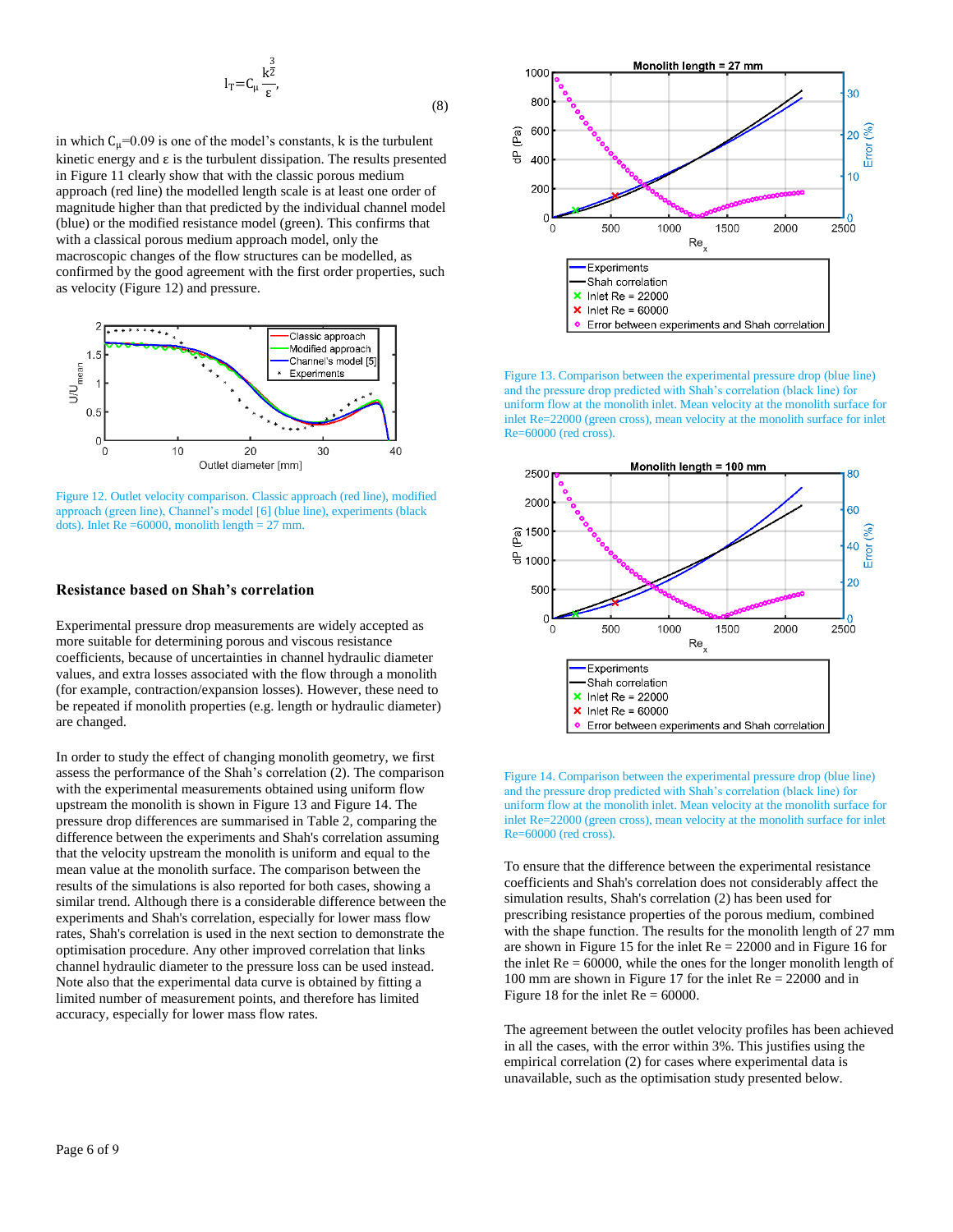<span id="page-7-0"></span>Table 2. Pressure drop comparison: difference between experimental curve and Shah's correlation ("theoretical") using the mean velocity at the monolith entrance and difference between numerical results using the experimental coefficients and Shah correlation ("simulations").

| Inlet<br>Re | Monolith<br>length<br>$\lceil$ mm $\rceil$ | Mean<br>velocity<br>$\lceil m/s \rceil$ | Pressure drop<br>difference<br>(theoretical) | Pressure drop<br>difference<br>(simulations) |
|-------------|--------------------------------------------|-----------------------------------------|----------------------------------------------|----------------------------------------------|
| 22000       | 27                                         | 2.75                                    | $-24.12%$                                    | $-17.65%$                                    |
|             | 100                                        | 7.50                                    | $+60.23%$                                    | $+48.52%$                                    |
| 60000       | 27                                         | 2.75                                    | $-14.42%$                                    | $-2.27%$                                     |
|             | 100                                        | 7.50                                    | $+33.91%$                                    | $+22.44%$                                    |



<span id="page-7-1"></span>Figure 15. Non-dimensional velocity at the outlet section, modified resistance using Shah's correlation (red line) and modified resistance from experimental data (blue line). Monolith length 27 mm, Re = 22000.



<span id="page-7-2"></span>Figure 16. Non-dimensional velocity at the outlet section, modified resistance using Shah's correlation (red line) and modified resistance from experimental data (blue line). Monolith length 27 mm, Re = 60000.



<span id="page-7-3"></span>Figure 17. Non-dimensional velocity at the outlet section, modified resistance using Shah's correlation (red line) and modified resistance from experimental data (blue line). Monolith length 100 mm, Re = 22000.



<span id="page-7-4"></span>Figure 18. Non-dimensional velocity at the outlet section, modified resistance using Shah's correlation (red line) and modified resistance from experimental data (blue line). Monolith length  $100$  mm,  $Re = 60000$ .

#### **Channel optimization**

The algorithm proposed for the channels optimisation has been applied to the 27 mm monolith, using the two inlet Re of 22000 and 60000, referred as Case 1 and Case 2. More uniform flow was obtained by changing the resistance across the monolith with larger channels placed near the wall. The relatively higher resistance in the centre of the monolith thus forced more flow away from the centreline, flattening the flow profile. A comparison between the axial velocity contours is presented i[n Figure 19](#page-8-5) an[d Figure 20.](#page-8-6) For both figures, the simulations with uniform channel size distribution is shown on the left, while the simulation results with optimised geometry are shown on the right.

In order to assess the overall performance of the new distribution, the pressure drop difference and the uniformity index are compared in [Table 3.](#page-8-7) The uniformity index (UI) has been calculated at the outlet section of the domain, using the following expression:

$$
UI=1-\frac{\sum_i |U_i-\overline{U}|A_i}{2|\overline{U}|\sum_i A_i},
$$

(9)

in which  $U_i$  is the mean axial velocity in the cell i,  $A_i$  is the cell area and  $\overline{U}$  is the mean axial velocity in the section. The original (nonoptimised) UI for the inlet Re = 22000 with constant channel diameter was 0.87, while the UI for the inlet  $Re = 60000$  with constant channel diameter was 0.76.

As expected, the optimised channel size distribution results in a reduction of the total pressure drop across the monolith and higher uniformity indices for both Case 1 and Case 2 [\(Table 3\)](#page-8-7).

This demonstrates how the monolith channel size distribution can be improved for a fixed mass flow rate. In applications, however, the mass flow is usually variable. Therefore, optimisation for a range of mass flow rates would ideally be required.

To assess whether channel distribution optimised for one mass flow rate can be used for a different mass flow, two further simulations have been carried out. The first one (Case 3) is using the channel size distribution obtained in Case 2 for an inlet Re = 22000, and the second one (Case 4) is using the channel size distribution obtained in Case 1 for an inlet Re=60000.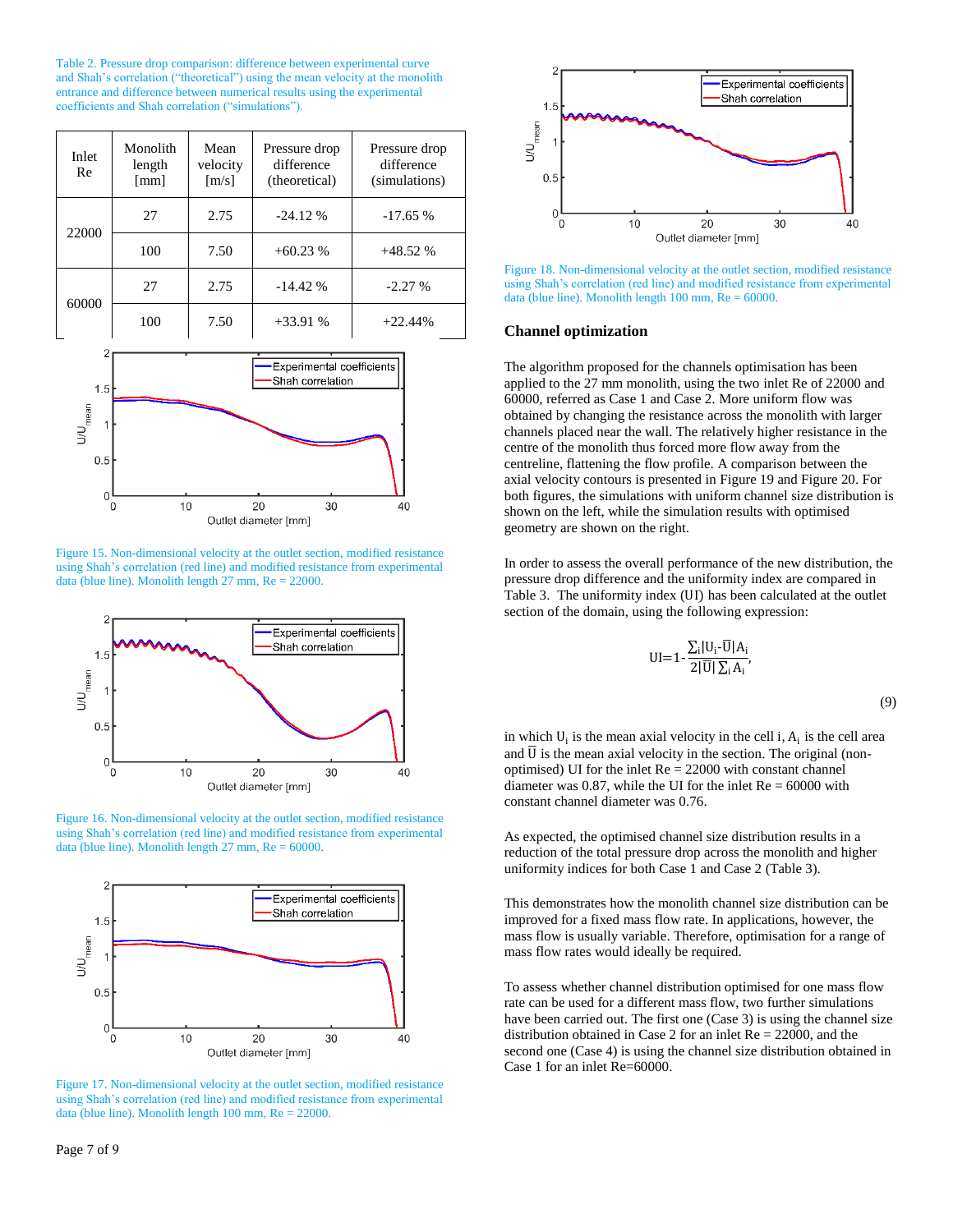

<span id="page-8-5"></span>Figure 19. Axial velocity contours downstream the monolith. Uniform distribution on the left (a), optimised distribution on the right (b). Re =22000, monolith length 27 mm.



<span id="page-8-6"></span>Figure 20. Axial velocity contours downstream the monolith. Uniform distribution on the left (a), optimised distribution on the right (b). Re =60000, monolith length 27 mm.

<span id="page-8-7"></span>Table 3. Optimization results: pressure drop difference between optimised channel size distribution and equal channel size distribution (Unif.) and UI for each case.

|      | $Re = 22000$ |         |        | $Re = 60000$ |                |        |
|------|--------------|---------|--------|--------------|----------------|--------|
| Case | Unif.        |         | 3      | Unif.        | $\overline{c}$ |        |
| Δp   |              | $-1.6%$ | $-16%$ |              | $-4.3%$        | $+3\%$ |
| UI   | 0.87         | 0.98    | 0.82   | 0.76         | 0.97           | 0.87   |

The resulting changes in total pressure loss and uniformity indices are listed in [Table 3.](#page-8-7) A considerable pressure drop reduction has been obtained in Case 3, in which the channel's distribution optimised for  $Re = 60000$  has been used with lower  $Re = 22000$  at the inlet, with a slight reduction of the UI, compared to the constant channel diameter case. The opposite trend is observed in Case 4, in which the distribution optimised for the lower Re is used with a higher Re at the inlet. The pressure drop is slightly increased, but the UI is considerably better than the one with constant channel diameter case.

This trend seems to suggest that the optimization of the channel's diameter obtained for one particular mass flow rate upstream, can be beneficial in terms of either pressure drop reduction, with lower mass flow rates, or increased uniformity index, with higher mass flow rates. This aspect will be further investigated in future studies.

A new approach for modelling multi-channel devices based on the porous medium approach has been proposed. The main advantages of the classic approach, such as good prediction of the downstream velocity and low computational expenses, are kept with the proposed modification.

The approach has been used for modelling two-dimensional flow in a diffuser with an automotive catalyst. An improvement in the prediction of the downstream turbulence properties has been shown with the proposed modification, with respect to the classic porous medium approach. In particular, the single jets exiting the channels of the monolith can be captured by the proposed model, as well as turbulence generation associated with jet mixing, with a good agreement with 2D models that include the channels' geometry, published in literature [\[6\]](#page-9-0).

The main limitations of the accuracy of the results with the experimental data have been assessed. The use of a RANS turbulence model based on the eddy viscosity hypothesis limits the prediction of the multiple turbulent length scales involved - in particular, the smaller scales associated with individual jet mixing downstream of the monolith, and larger scales associated with the global shear layer formed when the flow enters the expansion from the smaller inlet pipe. The model will therefore be tested with more complex turbulence models, such as Reynolds Stress Models and Large Eddy Simulation, in the next phase of the study.

The proposed approach will also be further tested prescribing variable resistance coefficients inside the monolith channels, based on quadratic, cubic or high-order laws.

Flexibility of the proposed model in the device geometry description has been demonstrated by implementing a channel size optimisation algorithm in order to improve flow uniformity. The results of the optimisation study have shown a considerable improvement of the flow uniformity index downstream the monolith and the total pressure loss across the monolith. Further numerical and experimental activities will be carried out, to extend the formulation to a three-dimensional case, to improve the optimization procedure and to better validate the model against experimental data.

## **References**

- <span id="page-8-0"></span>1. Prithiviraj, M., and M. J. Andrews. "Three dimensional numerical simulation of shell-and-tube heat exchangers. Part I: foundation and fluid mechanics." Numerical Heat Transfer, Part A Applications 33.8 (1998): 799-816, doi: [10.1080/10407789808913967](https://doi.org/10.1080/10407789808913967)
- <span id="page-8-1"></span>2. Cornejo, Ivan, Petr Nikrityuk, and Robert E. Hayes. "Multiscale RANS-based modeling of the turbulence decay inside of an automotive catalytic converter." Chemical Engineering Science 175 (2018): 377-386, doi[: 10.1016/j.ces.2017.10.004](https://doi.org/10.1016/j.ces.2017.10.004)
- <span id="page-8-2"></span>3. Guardo, A., et al. "Influence of the turbulence model in CFD modeling of wall-to-fluid heat transfer in packed beds." Chemical Engineering Science 60.6 (2005): 1733-1742, doi: [10.1016/j.ces.2004.10.034](https://doi.org/10.1016/j.ces.2004.10.034)
- <span id="page-8-3"></span>4. Su, C., Brault, J., Munnannur, A., Liu, Z. G., et al. (2019). "Model-Based Approaches in Developing an Advanced Aftertreatment System: An Overview" SAE Technical Paper. doi<https://doi.org/10.4271/2019-01-0026>
- <span id="page-8-4"></span>5. Benjamin, S. F., et al. "Modelling the flow distribution through automotive catalytic converters." Proceedings of the Institution of Mechanical Engineers, Part C: Journal of mechanical